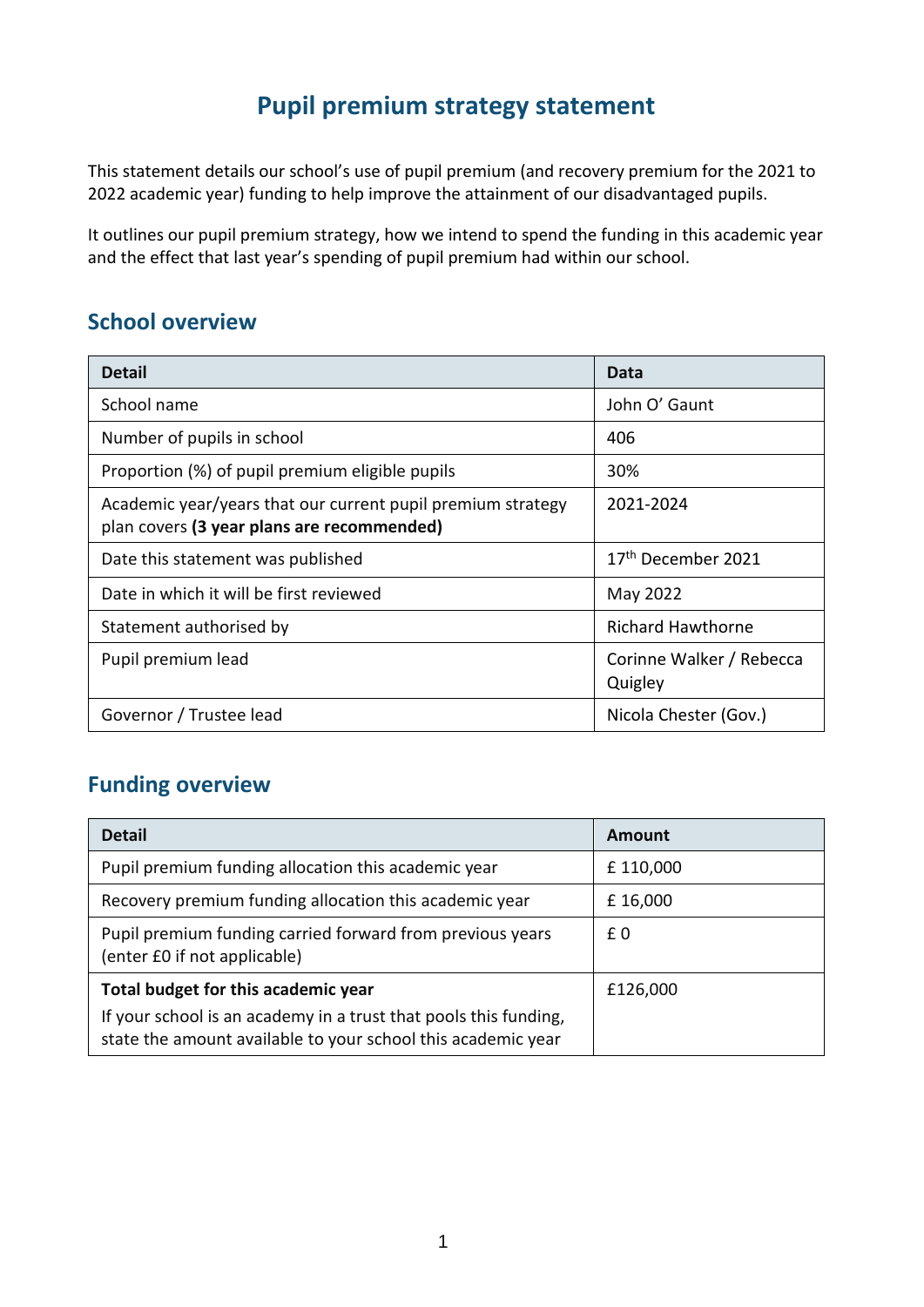## **Part A: Pupil premium strategy plan**

### **Statement of intent**

- We recognise that some of our students experience deprivation, which means that they are at risk of making slower progress than their peers. This has been true over the last few years in our school and indeed in most schools nationally. Students eligible for Free School Meals, those who have been in the past, those who are Looked After Children (CLA) or have been adopted, do not achieve as well as their peers. Children of service personnel are also entitled to some extra funding; at John O' Gaunt in the 2021-22 academic year, we have no student of service personnel. It is important to note that students who are eligible for the Pupil Premium (PP) funding are not necessarily low ability students, though at John O' Gaunt School, the majority of PP students have lower scale scores than their peers.
- All that we do with the funding aims to narrow and ultimately close the achievement gap.
- We also aim to enrich the educational experience of all our students, ensuring that those who come from deprived backgrounds do not miss out.
- Use of the funding is at the school discretion and is monitored scrupulously by the Head of School, BSM and Vice Principal.
- The funding supports our work for PP students in a systematic way, with careful prioritisation and due attention to students' specific and often individual needs.
- We actively identify all eligible students and staff know exactly who they are and what their needs are. We work closely with our primary feeder schools so that we are well-informed about our new Year 7 students, each year.
- Each member of staff is responsible for his / her group of PP students' progress; this is reflected in our appraisal objectives (Objective 1 is linked to student progress).
- We use all the data available to us to agree strategies and review their impact carefully.
- PP data is scrutinised three times a year, at whole school level, and more frequently at Faculty level. English and maths Faculty Leaders meet fortnightly with the Head and Vice Principal, in the run up to the examination period, to review Y11 progress. All staff have access to whole cohort and sub-group data, using SISRA and a flight path tracking spreadsheet.
- We keep abreast of any development linked to the Pupil Premium funding, including attending national and local conferences, as and when relevant.
- We are an inclusive school and at times, the provision on offer may benefit a wider group of students; it is important that support is fully integrated into the school's systems and may be accessed by a large number of students.
- We have made the decision to use some of the funding to recruit staff in posts that are crucial to the quality of teaching and learning, as well as the well-being and happiness of all our students and most specifically those of have the greatest needs.
- The Pupil Premium Lead is the Vice Principal; she manages the Pupil Premium Grant carefully and works closely with the Head of School and Business Manager to keep an eye on spending and its impact. For the academic year 2021-22, Rebecca Quigley has been seconded to the Senior Leadership Team with responsibility for leading the strategy's key initiatives.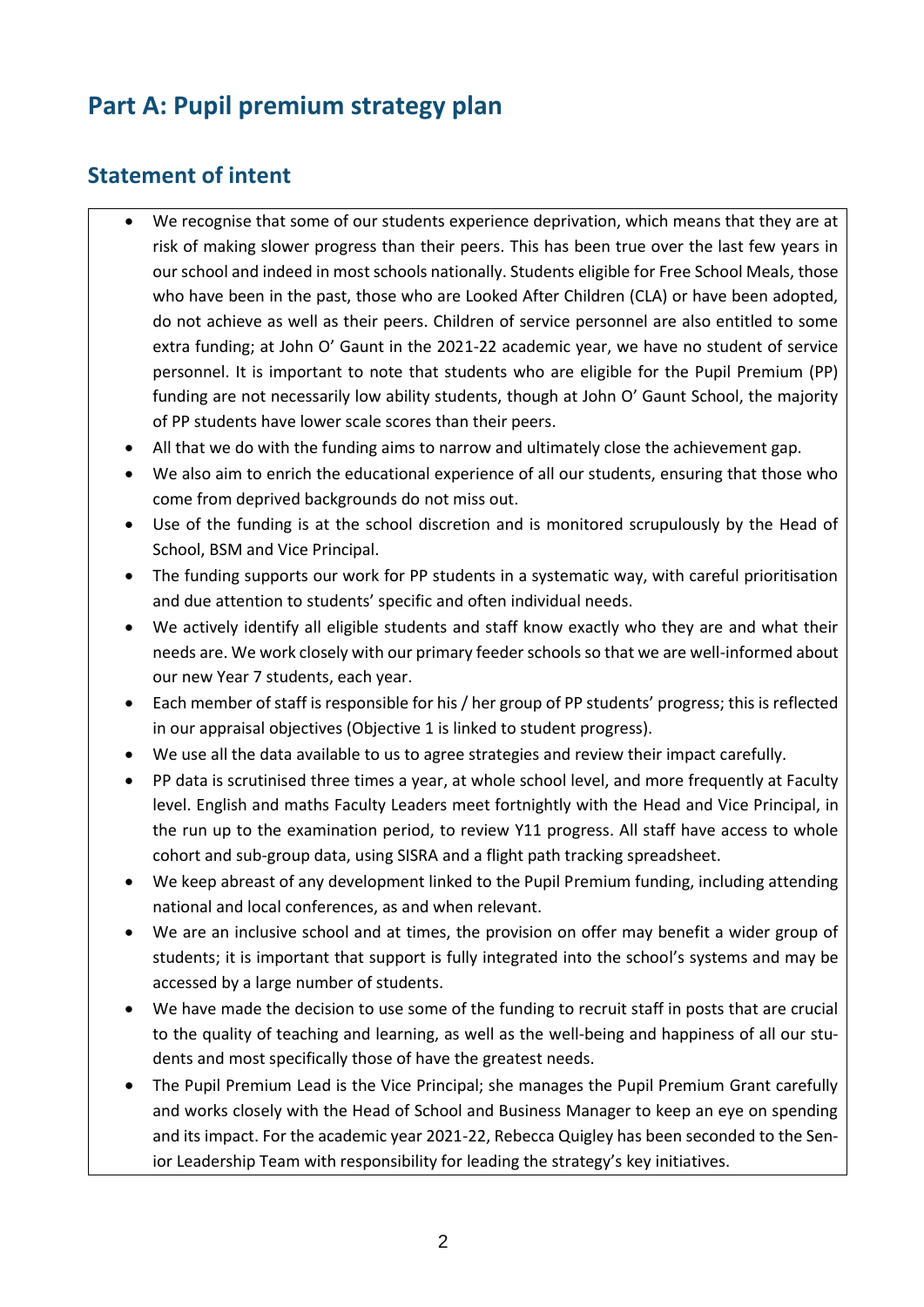# **Challenges**

This details the key challenges to achievement that we have identified among our disadvantaged pupils.

| <b>Challenge</b><br><b>Number</b> | <b>Detail of Challenge</b>                                                                                                                                                                                                                     |
|-----------------------------------|------------------------------------------------------------------------------------------------------------------------------------------------------------------------------------------------------------------------------------------------|
| 1                                 | Assessments, observations and discussion with KS3 students indicate that<br>our disadvantaged pupils generally have low literacy, especially lower<br>reading comprehension, than their peers. This impacts their progress in all<br>subjects. |
|                                   | On entry to Year 7 in 2021, the disadvantaged gap is noticeable:                                                                                                                                                                               |
|                                   | Achieving CAT score of 100+ in English (Reading):                                                                                                                                                                                              |
|                                   | PP students: 56%                                                                                                                                                                                                                               |
|                                   | Non-PP: 80%                                                                                                                                                                                                                                    |
| 2                                 | Assessments and data analysis indicate that our disadvantaged students<br>have lower attainment than their peers in English and Maths.                                                                                                         |
|                                   | On entry to year 7 in 2021, the disadvantaged gap is noticeable:                                                                                                                                                                               |
|                                   | Achieving CAT score of 100+ in English (Reading):                                                                                                                                                                                              |
|                                   | PP students: 56%                                                                                                                                                                                                                               |
|                                   | Non-PP: 80%                                                                                                                                                                                                                                    |
|                                   | Achieving CAT score of 100+ in Maths:                                                                                                                                                                                                          |
|                                   | PP students: 56%                                                                                                                                                                                                                               |
|                                   | Non-PP students: 74%                                                                                                                                                                                                                           |
|                                   | In Year 8, we have a similar profile:                                                                                                                                                                                                          |
|                                   | English:                                                                                                                                                                                                                                       |
|                                   | PP students: 47%                                                                                                                                                                                                                               |
|                                   | Non-PP students: 72%                                                                                                                                                                                                                           |
|                                   | maths:                                                                                                                                                                                                                                         |
|                                   | PP students: 27%                                                                                                                                                                                                                               |
|                                   | Non-PP students: 58%                                                                                                                                                                                                                           |
|                                   | In 2020-2021, 55% of non-disadvantaged students achieved Grades 9-4 in<br>English and Maths compared to 42% of disadvantaged students. Please<br>note this is based on TAGs.                                                                   |
| 3                                 | Our observations and discussions with students and families have identified                                                                                                                                                                    |
|                                   | social and emotional issues for many students, such as anxiety, low self-                                                                                                                                                                      |
|                                   | esteem and poor mental health. These challenges particularly affect                                                                                                                                                                            |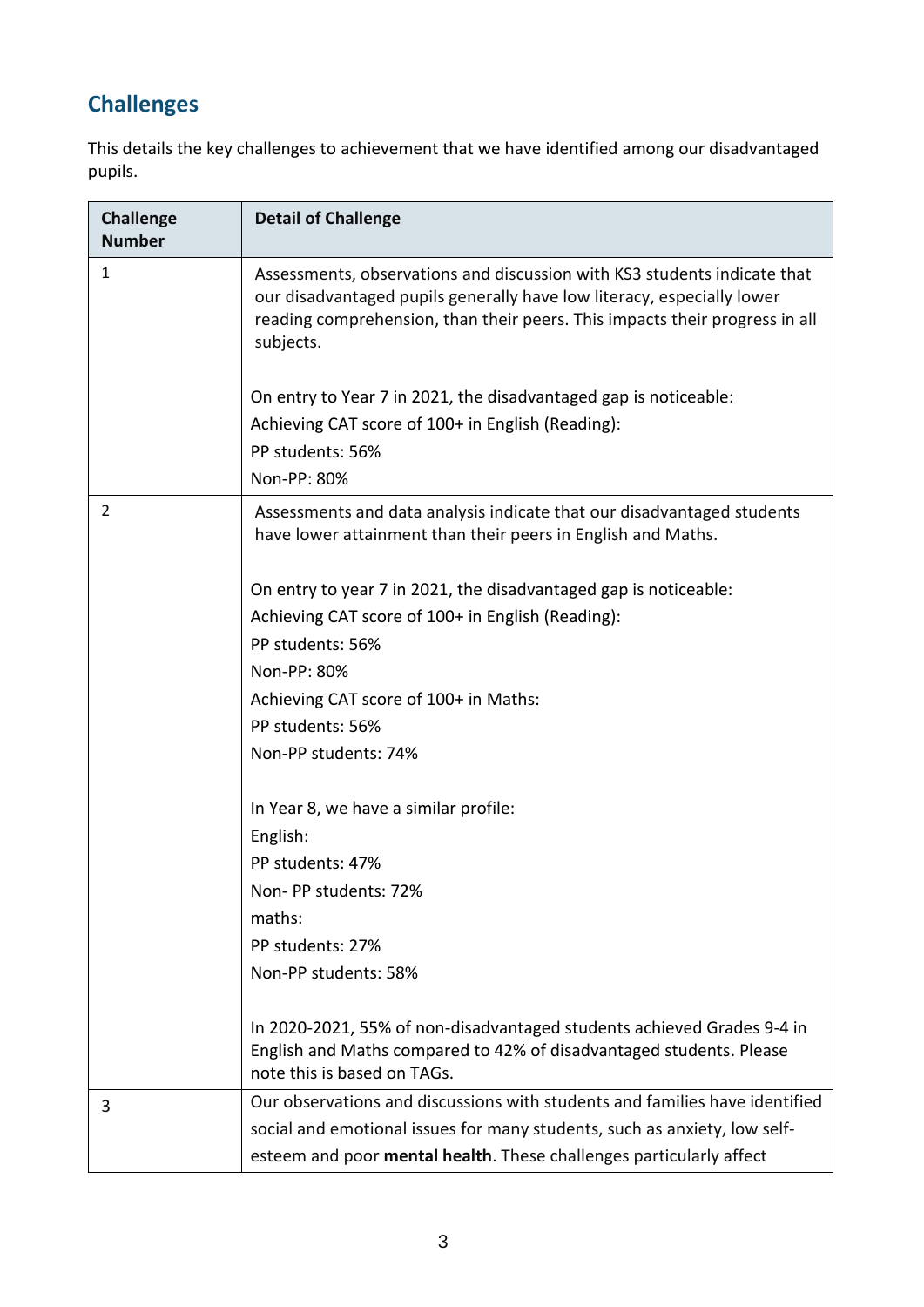|                                    | disadvantaged pupils: it impacts their attainment in school and their                                                                                                                                                                                                                                                                                                                                                                                                                                                |                |                    |                    |
|------------------------------------|----------------------------------------------------------------------------------------------------------------------------------------------------------------------------------------------------------------------------------------------------------------------------------------------------------------------------------------------------------------------------------------------------------------------------------------------------------------------------------------------------------------------|----------------|--------------------|--------------------|
|                                    | aspirations for the future.                                                                                                                                                                                                                                                                                                                                                                                                                                                                                          |                |                    |                    |
|                                    | 64 students (39 of whom are disadvantaged) currently require additional<br>support with social and emotional needs.                                                                                                                                                                                                                                                                                                                                                                                                  |                |                    |                    |
|                                    | In 2021, 91% of disadvantaged Year 11 students went on to further<br>education in college or sixth form. But only 9% of disadvantaged students<br>took an academic pathway and left John O'Gaunt to do A-Levels.                                                                                                                                                                                                                                                                                                     |                |                    |                    |
| 4                                  | Our assessments, observations and discussions with students suggest that<br>many of our disadvantaged students lack the cultural capital of their peers.<br>The lack of enrichment opportunities and a broad curriculum<br>implementation in recent years due to the pandemic has increased the<br>cultural gap between disadvantaged and non-disadvantaged students in<br>our school.<br>This year, 8-20% (depending on activity) of disadvantaged students are<br>participating in extra-curricular opportunities. |                |                    |                    |
| 5                                  | Our attendance data over the last year indicates that attendance among<br>disadvantaged students has been lower than for non-disadvantaged stu-<br>dents. We obviously faced additional difficulties with attendance in 2020-<br>2021 due to Covid-19 and lockdown.<br>Our assessments and observations indicate that absenteeism is negatively<br>impacting disadvantaged students' progress.                                                                                                                       |                |                    |                    |
|                                    | Attendance data (2019-<br>20)                                                                                                                                                                                                                                                                                                                                                                                                                                                                                        | <b>Overall</b> | <b>PP students</b> | Non-PP<br>students |
|                                    | Year 7                                                                                                                                                                                                                                                                                                                                                                                                                                                                                                               | 95%            | 91.1%              | 96.1%              |
|                                    | Year 8                                                                                                                                                                                                                                                                                                                                                                                                                                                                                                               | 94.3%          | 90.4%              | 96%                |
|                                    | Year 9                                                                                                                                                                                                                                                                                                                                                                                                                                                                                                               | 93.1%          | 87%                | 94.8%              |
|                                    | Year 10                                                                                                                                                                                                                                                                                                                                                                                                                                                                                                              | 93.8%          | 89.4%              | 93.8%              |
| Year 11<br>92.9%<br>87.2%<br>94.7% |                                                                                                                                                                                                                                                                                                                                                                                                                                                                                                                      |                |                    |                    |
|                                    |                                                                                                                                                                                                                                                                                                                                                                                                                                                                                                                      |                |                    |                    |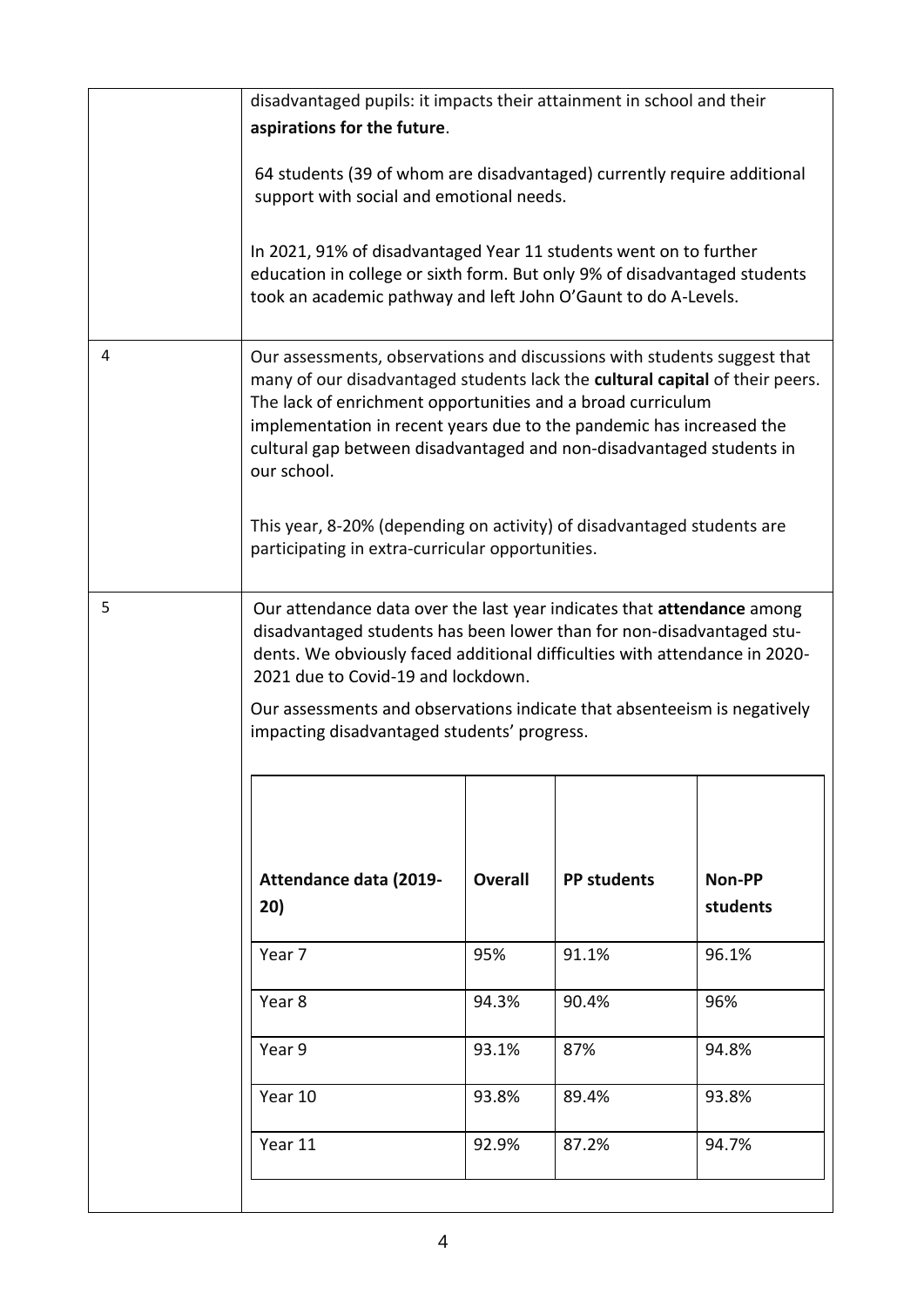|   | <b>Attendance data</b>                                                                                                                                                                                                                                                                                                                                                                                                                                                                                                                                                                             | <b>Overall</b> | <b>PP students</b> | Non-PP   |
|---|----------------------------------------------------------------------------------------------------------------------------------------------------------------------------------------------------------------------------------------------------------------------------------------------------------------------------------------------------------------------------------------------------------------------------------------------------------------------------------------------------------------------------------------------------------------------------------------------------|----------------|--------------------|----------|
|   | $(2020-21)$                                                                                                                                                                                                                                                                                                                                                                                                                                                                                                                                                                                        |                |                    | students |
|   | Year 7                                                                                                                                                                                                                                                                                                                                                                                                                                                                                                                                                                                             | 91.9%          | 88.8%              | 93.89%   |
|   | Year 8                                                                                                                                                                                                                                                                                                                                                                                                                                                                                                                                                                                             | 90.9%          | 86.36%             | 92.9%    |
|   | Year 9                                                                                                                                                                                                                                                                                                                                                                                                                                                                                                                                                                                             | 91.8%          | 87.29%             | 94.26%   |
|   | Year 10                                                                                                                                                                                                                                                                                                                                                                                                                                                                                                                                                                                            | 90.3%          | 85.09%             | 91.71%   |
|   | Year 11                                                                                                                                                                                                                                                                                                                                                                                                                                                                                                                                                                                            | 89.6%          | 86.48%             | 91.61%   |
|   |                                                                                                                                                                                                                                                                                                                                                                                                                                                                                                                                                                                                    |                |                    |          |
| 6 | Our data and observations show our disadvantaged students receive less<br>parental support than their peers. A lack of parental engagement with<br>school impacts students' attainment and contributes to challenge number<br>2 (detailing mental health concerns and low self-esteem). It is also<br>impacting challenge number 3, as students whose parents do not engage<br>in a regular dialogue with school often do not support or encourage their<br>child to attend enriching extra-curricular opportunities.<br>In the last 2 years, 44-63% of parents of disadvantaged students attended |                |                    |          |
|   | Parents' Evening compared to 67-78% of parents of non-disadvantaged<br>students. Parents of PP students do not seem to respond well to online<br>meetings and therefore attendance declined during the pandemic period.<br>In December 2021, 23.5% of our disadvantaged students' parents have not<br>activated their Class Charts parent account compared to 8.5% of non-<br>disadvantaged students' parents.                                                                                                                                                                                     |                |                    |          |
|   |                                                                                                                                                                                                                                                                                                                                                                                                                                                                                                                                                                                                    |                |                    |          |

### **Intended outcomes**

This explains the outcomes we are aiming for **by the end of our current strategy plan**, and how we will measure whether they have been achieved.

| <b>Intended outcome</b>                                                                                                                                                                                                             | Success criteria                                                                                                                     |
|-------------------------------------------------------------------------------------------------------------------------------------------------------------------------------------------------------------------------------------|--------------------------------------------------------------------------------------------------------------------------------------|
| Improved attainment among disadvantaged<br>students across the curriculum at the end of<br>KS4, with a focus on English and Maths. This<br>will be driven by rigorous data analysis<br>through our whole-school Standards Strategy. | By the end of our current plan in<br>2024/2025, 50% of disadvantaged students<br>achieve a Grade 4 or above in English and<br>Maths. |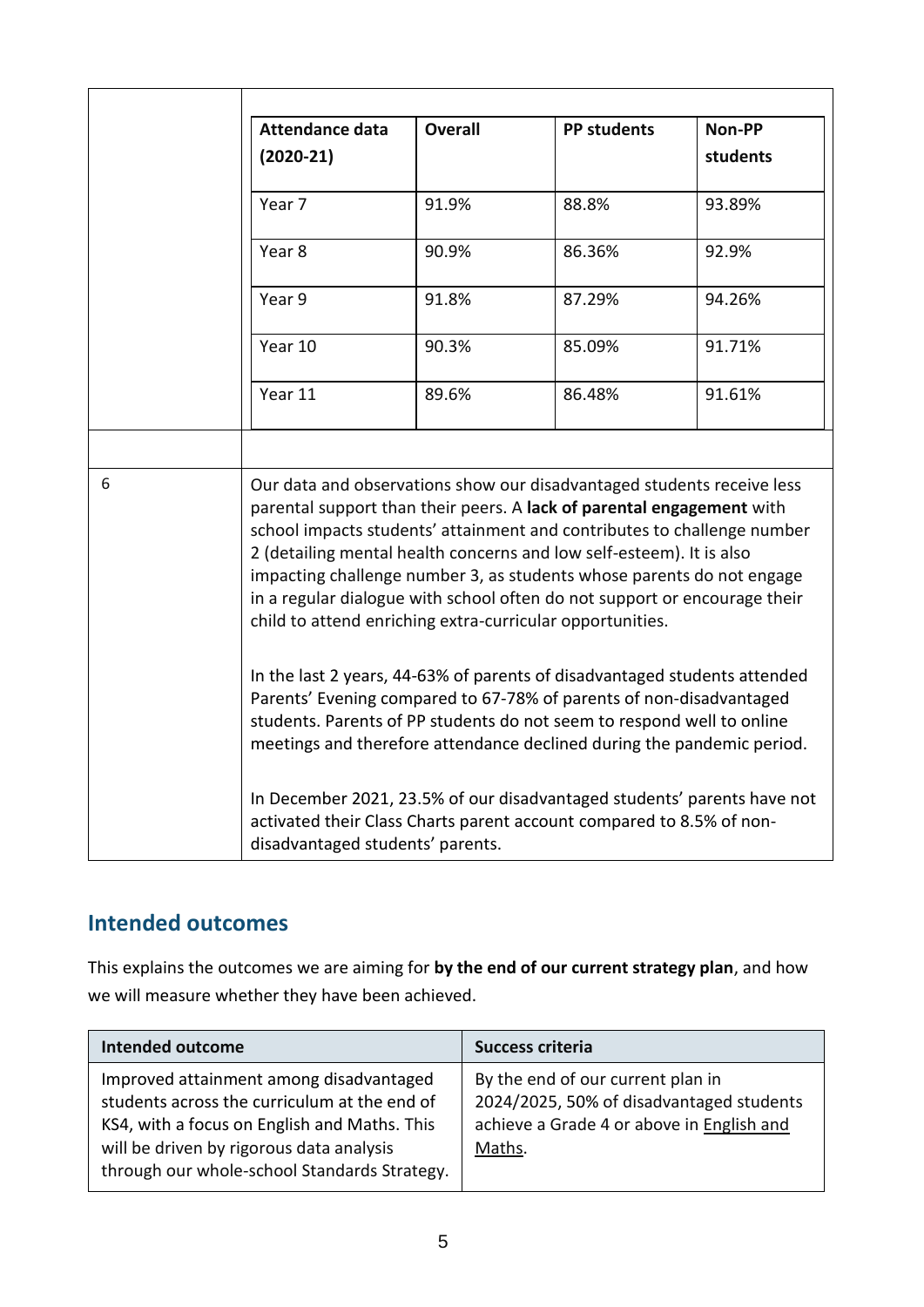|                                                                                                          | This is based on CATs scores, which indicate<br>the following:<br>24-25: 50 % are targeted to achieve grade 4<br>+ in E&M<br>23-24: 64% are targeted to achieve grade 4+<br>in E&M<br>The current Year 8 group has a lower<br>starting point than current Y9.                                                                                                                                                                                                                                            |
|----------------------------------------------------------------------------------------------------------|----------------------------------------------------------------------------------------------------------------------------------------------------------------------------------------------------------------------------------------------------------------------------------------------------------------------------------------------------------------------------------------------------------------------------------------------------------------------------------------------------------|
| Improved reading comprehension among<br>disadvantaged students across KS3.                               | Reading comprehension tests demonstrate<br>improved comprehension skills among<br>disadvantaged pupils and a smaller disparity<br>between the scores of disadvantaged pupils<br>and their non-disadvantaged peers.<br>Teachers should also have recognised this<br>improvement through engagement in<br>lessons and book scrutiny.                                                                                                                                                                       |
| To achieve and sustain improved wellbeing<br>for all students, including those who are<br>disadvantaged. | Sustained high levels of wellbeing from<br>2024/25 demonstrated by qualitative data<br>from student voice, student and parent sur-<br>veys and teacher observations. This will have<br>steadily increased year on year.<br>The number of disadvantaged students<br>needed emotional and social support from<br>the Welfare Team is in line with non-disad-<br>vantaged students.<br>100% of our disadvantaged students can ac-<br>cess the support offered by the welfare<br>team or MHST and Time2Talk. |
| Improved aspirations for the future, including<br>post-16 education.                                     | Year 11 disadvantaged students have high<br>aspirations demonstrated by their post-16<br>plans for higher education.<br>By the end of our current plan in 2024/2025,<br>our Year 11 post-16 data will show: 0% NEET<br>and 25% of disadvantaged student go on to<br>study A Levels.                                                                                                                                                                                                                      |
| Improved cultural capital amongst<br>disadvantaged students.                                             | Teacher observations, discussions with<br>students and assessments (where relevant)<br>indicate that disadvantaged students have a                                                                                                                                                                                                                                                                                                                                                                       |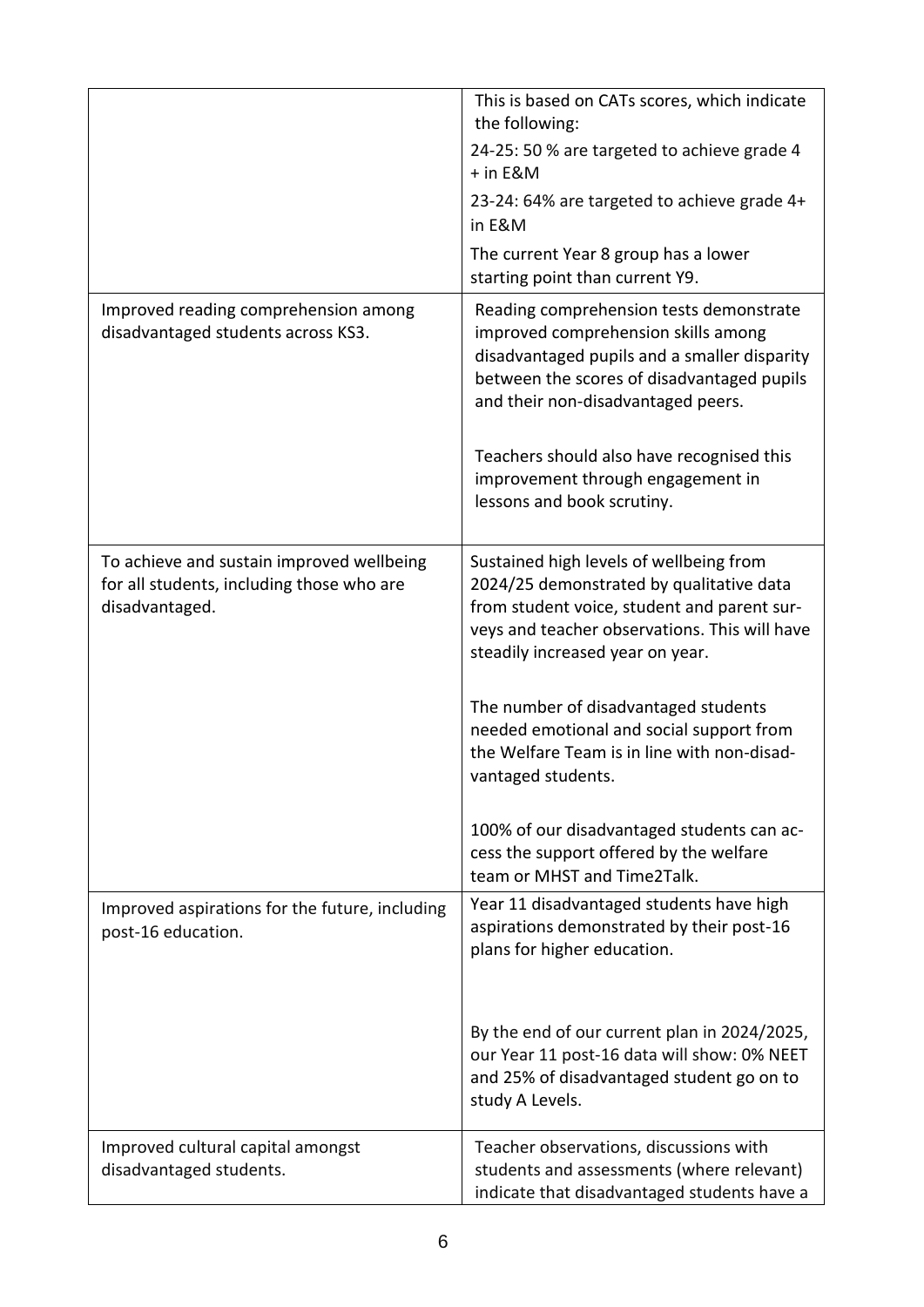|                                                                                                             | cultural awareness that is in line with their<br>peers.                                                                                                                                                                                                                                                                                                                                                                                                                                                                                   |
|-------------------------------------------------------------------------------------------------------------|-------------------------------------------------------------------------------------------------------------------------------------------------------------------------------------------------------------------------------------------------------------------------------------------------------------------------------------------------------------------------------------------------------------------------------------------------------------------------------------------------------------------------------------------|
|                                                                                                             | A significant increase in participation in<br>enrichment activities, particularly among<br>disadvantaged pupils.                                                                                                                                                                                                                                                                                                                                                                                                                          |
|                                                                                                             | Our new curriculum intent and<br>implementation indicate that cultural<br>capital is a key focus for all subjects at John<br>O'Gaunt. High-quality resources and wave<br>one teaching purposely enrich students'<br>knowledge of the world.                                                                                                                                                                                                                                                                                               |
| To achieve and sustain improved attendance<br>for all students, particularly our<br>disadvantaged students. | Sustained high attendance from 2024/25 for<br>all students. Disadvantaged students will<br>have an overall attendance percentage that<br>is no more than 3% below that of non-disad-<br>vantaged students.                                                                                                                                                                                                                                                                                                                                |
| Improved parental engagement for<br>disadvantaged students.                                                 | Sustained parental engagement from 2024-<br>2025 demonstrated by:<br>80% of parents attending Parents'<br>٠<br>Evenings, and the percentage of par-<br>ents of disadvantaged students at-<br>tending Parents' Evenings being no<br>lower than 70%.<br>Teachers' voice survey indicates that<br>parental engagement and support<br>for disadvantaged students has im-<br>proved.<br>95% of disadvantaged parents have<br>activated their Class Charts parent<br>account to monitor their child's be-<br>haviour for learning and homework. |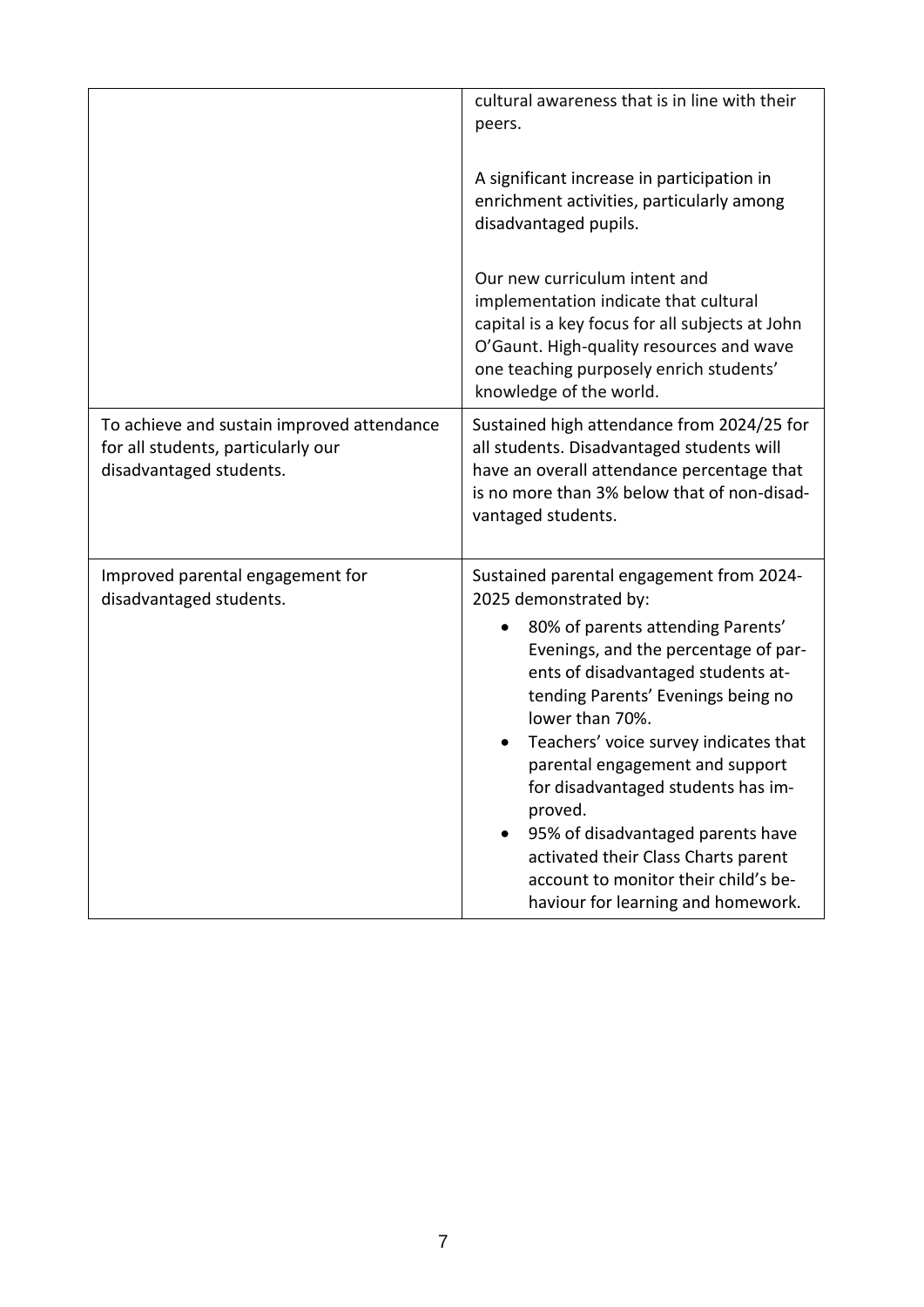## **Activity in this academic year**

This details how we intend to spend our pupil premium (and recovery premium funding) **this academic year** to address the challenges listed above.

#### **Teaching (for example, CPD, recruitment and retention)**

Budgeted cost: £ 60*,000*

| <b>Activity</b>                                                                                                           | Evidence that supports this approach                                                                                                                                                                                                                                                                                                                                                                                                                                                                                                                                                                                                                                                                                                  | <b>Challenge</b><br>number(s)<br>addressed |
|---------------------------------------------------------------------------------------------------------------------------|---------------------------------------------------------------------------------------------------------------------------------------------------------------------------------------------------------------------------------------------------------------------------------------------------------------------------------------------------------------------------------------------------------------------------------------------------------------------------------------------------------------------------------------------------------------------------------------------------------------------------------------------------------------------------------------------------------------------------------------|--------------------------------------------|
| Purchase of Bedrock Vocabulary<br>for Years 7 and 8.<br>CPD on explicit teaching of<br>vocabulary for tier 2 and 3 words. | Bedrock Vocabulary draws from exten-<br>sive research that explores why we<br>should all be teaching vocabulary and<br>what best practice in this crucial area of<br>pedagogy looks like.                                                                                                                                                                                                                                                                                                                                                                                                                                                                                                                                             | 1, 2, 4                                    |
| Word walls in all classroom<br>support the live and frequent<br>exposition to Tier 2 language.                            | In the EEF's 2018 report: Improving Liter-<br>acy in Secondary Schools, recommenda-<br>tion 2 outlines the need for schools to<br>provide targeted vocabulary instruction.<br>Acquiring disciplinary literacy is key for<br>students as they learn new, more com-<br>plex concepts in each subject:<br>https://educationendowmentfounda-<br>tion.org.uk/education-evidence/guid-<br>ance-reports/literacy-ks3-ks4<br>Reading comprehension, vocabulary and<br>other literacy skills are heavily linked<br>with attainment in maths and English:<br>word-gap.pdf (oup.com.cn)<br>Closing the Vocabulary Gap, Alex<br>Quigley<br>Exploring the role of knowledge in the<br>English Curriculum, David Didau<br>(Chapter 12: Into Action) |                                            |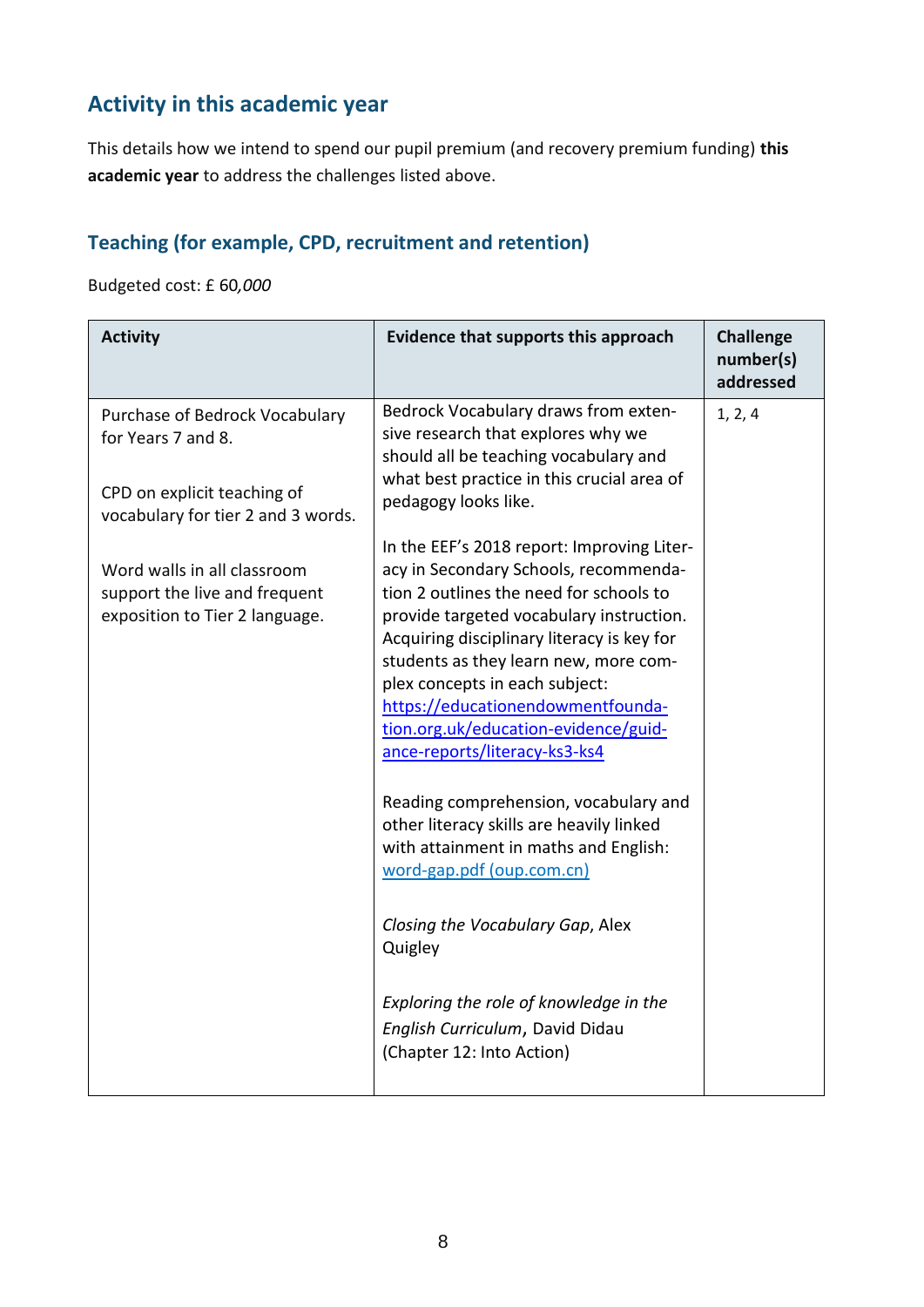| Curriculum amendments to<br>include reading comprehension<br>strategies: embedding VIPERS into<br>our curriculum intents and<br>implementation. | Reading comprehension strategies focus<br>on the learners' understanding of a<br>written text. Pupils learn a range of<br>techniques (VIPERS) which enable them<br>to comprehend the meaning of what<br>they read across the curriculum.      | 1, 2 |
|-------------------------------------------------------------------------------------------------------------------------------------------------|-----------------------------------------------------------------------------------------------------------------------------------------------------------------------------------------------------------------------------------------------|------|
|                                                                                                                                                 | The EEF have found that reading<br>comprehension strategies can have +6<br>months impact on pupils:<br>https://educationendowmentfoundation<br>.org.uk/education-evidence/teaching-<br>learning-toolkit/reading-comprehension-<br>strategies  |      |
|                                                                                                                                                 | Closing the Reading Gap, Alex Quigley                                                                                                                                                                                                         |      |
| Curriculum amendments to<br>include more modelling and<br>shared writing strategies.                                                            | This approach is strongly recommended<br>on the EEF website 'Metacognition and<br>Self-Regulation':<br>https://d2tic4wvo1iusb.cloudfront.net/e<br>ef-guidance-<br>reports/metacognition/EEF Metacogniti<br>on and self-regulated learning.pdf | 1, 2 |
| KS3 curriculum intent and<br>implementation changed in<br>Maths to adopt a mastery<br>approach                                                  | This is an evidence-based approach to<br>teaching maths and helps pupils develop<br>a deep, long-term and adaptable under-<br>standing of the subject:<br>Ncetm.org.uk/teaching-for-mas-<br>tery/mastery-explained                            | 2    |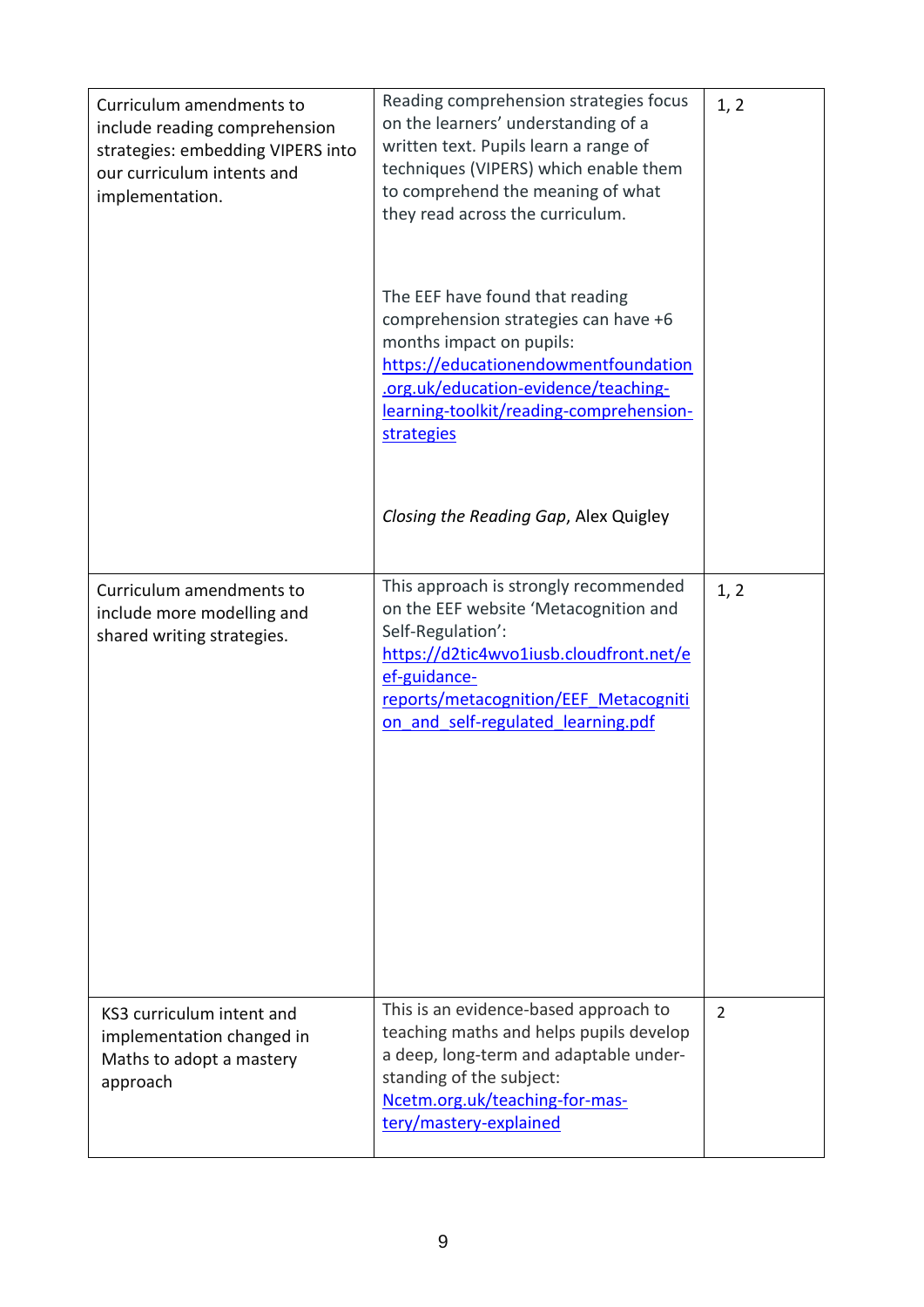|                                                                                                                                                                  | These principles are reflected in the Gov-<br>ernment's recommendations for teach-<br>ing mathematics at KS3:https://as-<br>sets.publishing.service.gov.uk/govern-<br>ment/uploads/system/uploads/attach-<br>ment data/file/1033574/Mathemat-<br>ics guidance key stage 3.pdf                                                                                                                                                                                                                                                                                                                                                                                                                                                                             |         |
|------------------------------------------------------------------------------------------------------------------------------------------------------------------|-----------------------------------------------------------------------------------------------------------------------------------------------------------------------------------------------------------------------------------------------------------------------------------------------------------------------------------------------------------------------------------------------------------------------------------------------------------------------------------------------------------------------------------------------------------------------------------------------------------------------------------------------------------------------------------------------------------------------------------------------------------|---------|
| Purchase of standardised<br>diagnostic assessments for<br>reading.<br>Training will be provided for staff<br>to ensure assessments are<br>interpreted correctly. | Standardised tests can provide reliable<br>insights into the specific strengths and<br>weaknesses of each pupil to help ensure<br>they receive the correct additional<br>support through interventions or<br>teacher instruction:<br><b>Standardised tests   Assessing and Moni-</b><br>toring Pupil Progress   Education Endow-<br>ment Foundation   EEF<br>Termly assessments that reliably<br>measure reading skills against the<br>national average. These provide robust<br>data as to where difficulties lie in order<br>to further intervene. Disadvantaged<br>students' data will be prioritised for<br>analysis and further interventions.<br>https://www.gl-<br>assessment.co.uk/assessments/products<br>/new-group-reading-test-for-secondary/ | 1, 2    |
| CPD provided for all staff on<br>effective feedback, with an<br>emphasis on providing additional<br>feedback for disadvantaged<br>students.                      | The EEF indicates that effective<br>feedback has a high-impact on the<br>learning outcomes of students:<br>https://educationendowmentfoundatio<br>n.org.uk/education-evidence/teaching-<br>learning-toolkit/feedback                                                                                                                                                                                                                                                                                                                                                                                                                                                                                                                                      | 1, 2    |
| <b>Quality Assurance learning walks</b><br>completed fortnightly by the<br>Senior Leadership Team.                                                               | The EEF indicates that wave one<br>teaching is where schools will make the<br>greatest difference for disadvantaged<br>students:<br>https://d2tic4wvo1iusb.cloudfront.net/<br>documents/guidanceForTeachers/EEF-<br>Guide-to-the-Pupil-Premium-Autumn-<br>2021.pdf                                                                                                                                                                                                                                                                                                                                                                                                                                                                                        | 1, 2, 4 |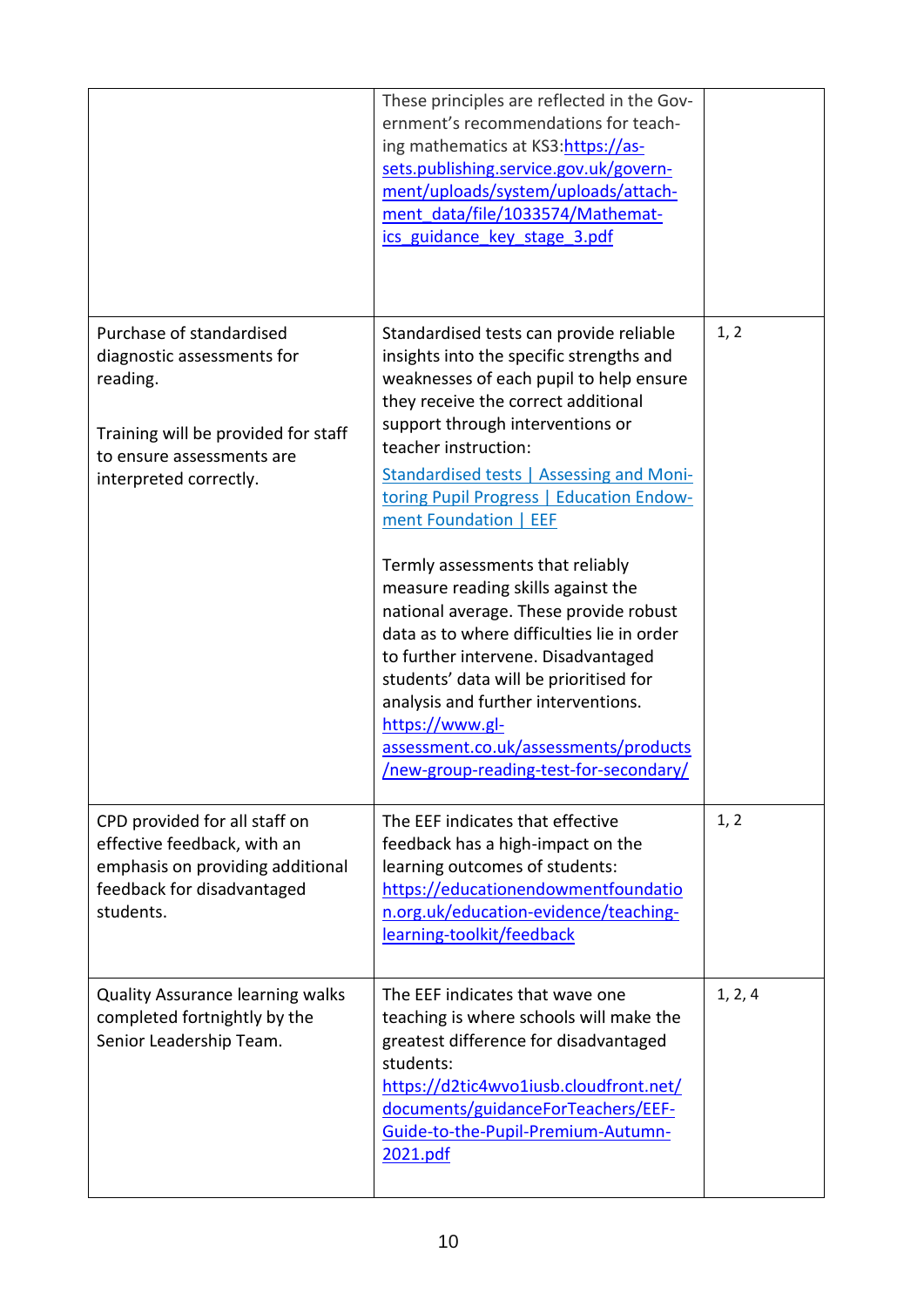|                                                                                  | These QA drop ins are used to gather<br>data on the implementation of our<br>curriculum and they focus on the quality<br>of education for all students.                                                                                                                                                                                                                                                                                                                                                                                    |            |
|----------------------------------------------------------------------------------|--------------------------------------------------------------------------------------------------------------------------------------------------------------------------------------------------------------------------------------------------------------------------------------------------------------------------------------------------------------------------------------------------------------------------------------------------------------------------------------------------------------------------------------------|------------|
| Planned high- quality SEND CPD<br>and SENCO quality assurance<br>learning walks. | <b>SENDCO leads Quality First Teaching</b><br>training to support students who are PP<br>and also on our SEND register. At John<br>O'Gaunt we have a high proportion of<br>PP students with SEND. The Ofsted<br>Annual Report in 2020-2021 stated:<br>"Support for the most vulnerable<br>children and those with SEND must<br>rapidly return to pre-COVID levels":<br>https://www.gov.uk/government/news/<br>ofsted-annual-report-we-must-do-all-<br>we-can-to-make-sure-this-generation-is-<br>not-denied-its-opportunities              | 1, 2, 3, 4 |
| Recruitment and retention of<br>highly effective teaching staff.                 | We have made the decision to use some<br>of the funding to recruit and retain staff in<br>posts that are crucial to the quality of<br>teaching and learning.<br>The EEF outlines that the most effective<br>tool to support disadvantaged students is<br>through the quality of education in the<br>classroom: "Good teaching is the most<br>important lever schools have to improve<br>outcomes for disadvantaged pupils"<br>https://educationendowmentfoundatio<br>n.org.uk/public/files/Publications/Pupil<br>Premium Guidance iPDF.pdf |            |

## **Targeted academic support (for example, tutoring, one-to-one support structured interventions)**

Budgeted cost: £ *30,000*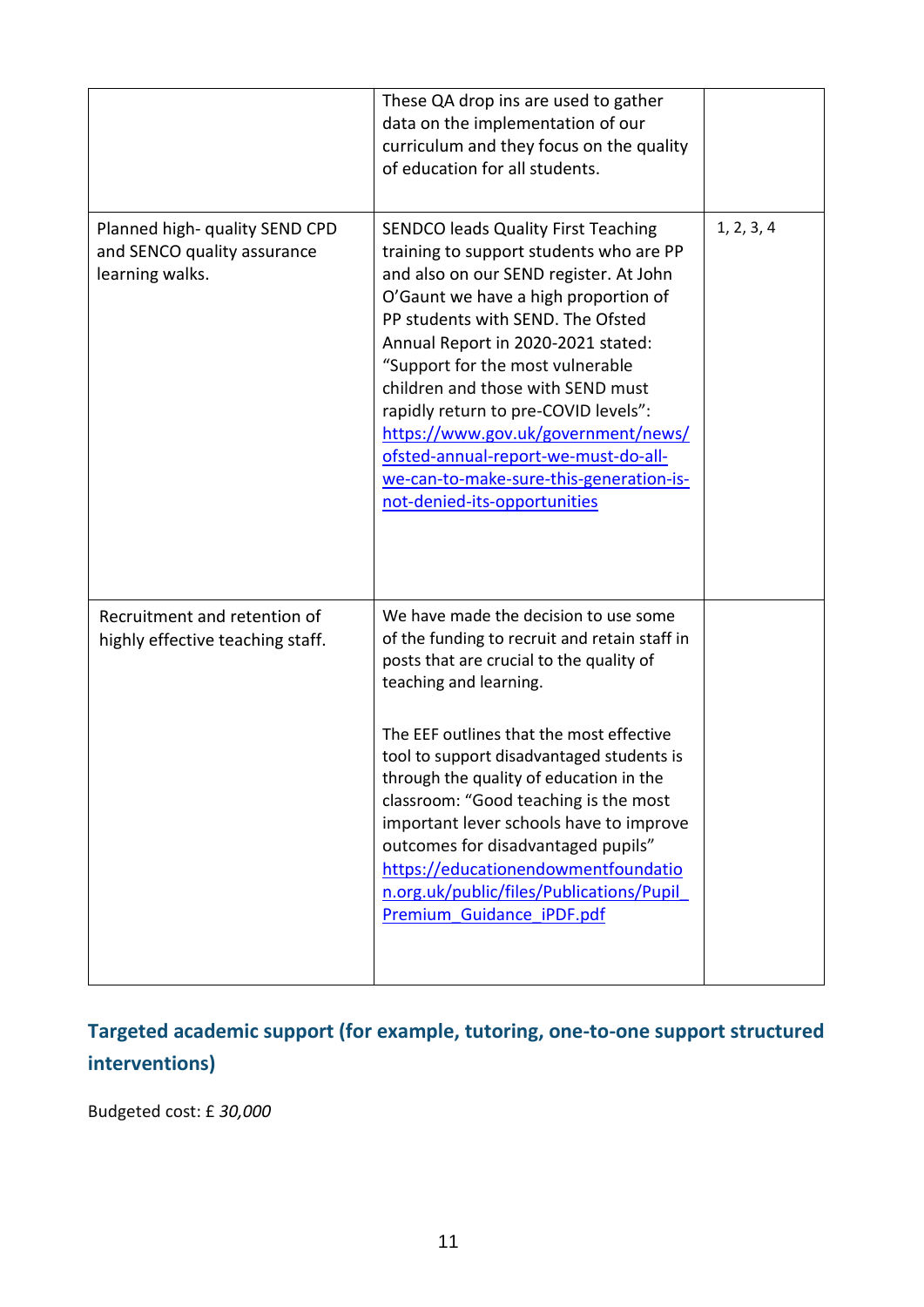| <b>Activity</b>                                                                                                                                                                                                                                                                                                                                                                                                               | Evidence that supports this approach                                                                                                                                                                                                                                                                                                                           | <b>Challenge</b><br>number(s)<br>addressed |
|-------------------------------------------------------------------------------------------------------------------------------------------------------------------------------------------------------------------------------------------------------------------------------------------------------------------------------------------------------------------------------------------------------------------------------|----------------------------------------------------------------------------------------------------------------------------------------------------------------------------------------------------------------------------------------------------------------------------------------------------------------------------------------------------------------|--------------------------------------------|
| Engaging with the National<br>Tutoring Programme to provide a<br>blend of tuition, mentoring and<br>school-led tutoring for pupils<br>whose education has been most<br>impacted by the pandemic at KS3.<br>A significant proportion of the<br>pupils who receive tutoring will<br>be disadvantaged.<br>Use of Recovery Funding for in-<br>school Maths tuition at KS4.<br>Disadvantaged students will be<br>prioritised here. | Tuition targeted at specific needs and<br>knowledge gaps can be an effective<br>method to support low attaining pupils<br>or those falling behind, both one-to-<br>one: One to one tuition   EEF<br>(educationendowmentfoundation.org.<br>uk)<br>And in small groups: Small group<br>tuition   Toolkit Strand   Education<br><b>Endowment Foundation   EEF</b> | 1, 2, 3, 4                                 |
| In-class academic support<br>provided for mid-attainers in<br>English and Maths. Training will<br>be provided for the members of<br>the Welfare Team supporting in-<br>class.                                                                                                                                                                                                                                                 | We are using members of the Welfare<br>Team for our timetabled in-class core<br>support: this will focus on<br>individualised instructions and self-<br>regulation skills in lessons.                                                                                                                                                                          | 1, 2, 3, 4                                 |
| Training will be provided on<br>metacognition and self-regulation<br>strategies to be used.<br>To support this intuitive, part of<br>our pupil premium budget has<br>been allocated to the recruitment<br>and retention of highly effective                                                                                                                                                                                   | We are upskilling our maths and<br>English TAs to support learning<br>independently from class teachers.<br>These recommendations are high of<br>the EEF Teacher Toolkit:<br>https://educationendowmentfoundation.<br>org.uk/education-evidence/teaching-<br>learning-toolkit                                                                                  |                                            |
| support staff.<br>Funding resources such as<br>stationery, P.E kit, Food Tech<br>ingredients, after school clubs,<br>revision guides and work-<br>booklets.                                                                                                                                                                                                                                                                   | Equipment required to participate in<br>all lessons, enrichment opportunities<br>and for GCSE students to be able to<br>revise using high-quality resources.                                                                                                                                                                                                   | 1, 2, 3, 5                                 |
| Teacher-led targeted academic<br>interventions for KS4 students,<br>prioritising disadvantaged<br>students.                                                                                                                                                                                                                                                                                                                   | Revision sessions targeted at specific<br>needs and knowledge gaps can be an<br>effective method to support low<br>attaining pupils or those falling behind.<br>The EEF says that this level of targeted<br>tuition is best delivered in small groups<br>(5 or below): Small group tuition                                                                     | 2, 3, 4                                    |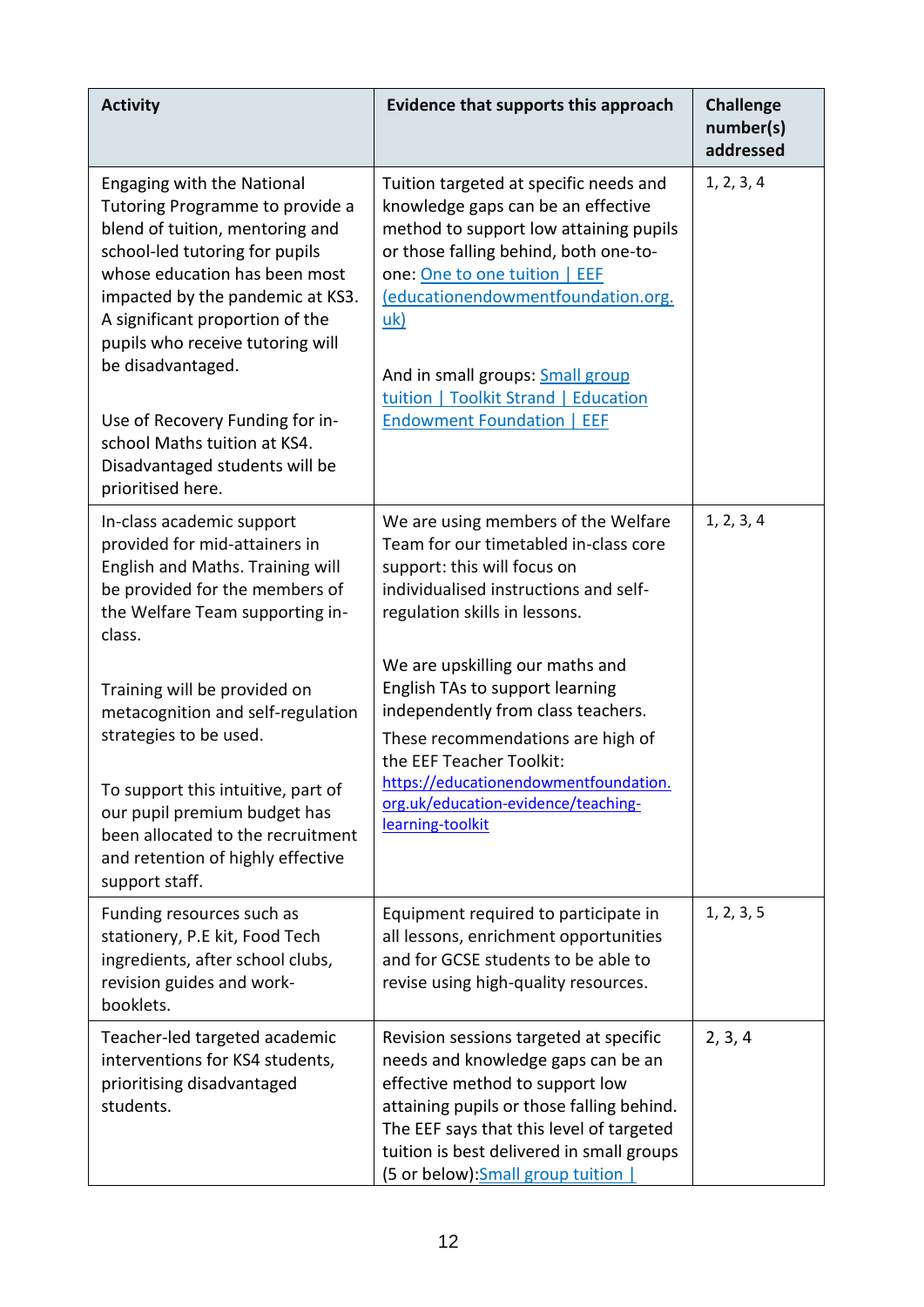| <b>Toolkit Strand   Education Endowment</b><br>Foundation   EEF |  |
|-----------------------------------------------------------------|--|
|-----------------------------------------------------------------|--|

### **Wider strategies (for example, related to attendance, behaviour, wellbeing)**

#### Budgeted cost: £ *36,000*

| <b>Activity</b>                                                                                                                                 | Evidence that supports this approach                                                                                                                                                                                                                                                                                                                                                                                                                                                                                                               | <b>Challenge</b><br>number(s)<br>addressed |
|-------------------------------------------------------------------------------------------------------------------------------------------------|----------------------------------------------------------------------------------------------------------------------------------------------------------------------------------------------------------------------------------------------------------------------------------------------------------------------------------------------------------------------------------------------------------------------------------------------------------------------------------------------------------------------------------------------------|--------------------------------------------|
| PP postcards sent home<br>fortnightly to increase praise and<br>self-esteem of disadvantaged<br>students.                                       | The EEF recommends creating a positive<br>dialogue about learning to improve the<br>engagement of parents:<br>https://educationendowmentfoundatio<br>n.org.uk/education-evidence/teaching-<br>learning-toolkit/parental-engagement                                                                                                                                                                                                                                                                                                                 | 3, 5, 6                                    |
| Increase PP attendance at extra-<br>curricular clubs                                                                                            | The EEF recommends students engage in<br>creative activities and that this has a<br>positive impact on attainment and<br>engagement:<br>https://educationendowmentfoundatio<br>n.org.uk/education-evidence/teaching-<br>learning-toolkit/arts-participation<br>The EEF also indicates that regular<br>participation in sports and dance has<br>important benefits in terms of health,<br>wellbeing and physical development:<br>https://educationendowmentfoundatio<br>n.org.uk/education-evidence/teaching-<br>learning-toolkit/physical-activity | 3, 4, 5                                    |
| Introduce a structured<br>programme of enrichment for<br>disadvantaged students, with 3+<br>calendared events throughout<br>each academic year. | The EEF recommends students engage in<br>creative activities and that this has a<br>positive impact on attainment and<br>engagement:<br>https://educationendowmentfoundatio<br>n.org.uk/education-evidence/teaching-<br>learning-toolkit/arts-participation<br>The EEF also indicates that regular<br>participation in sports and dance has<br>important benefits in terms of health,<br>wellbeing and physical development:<br>https://educationendowmentfoundatio                                                                                | 3, 4, 5                                    |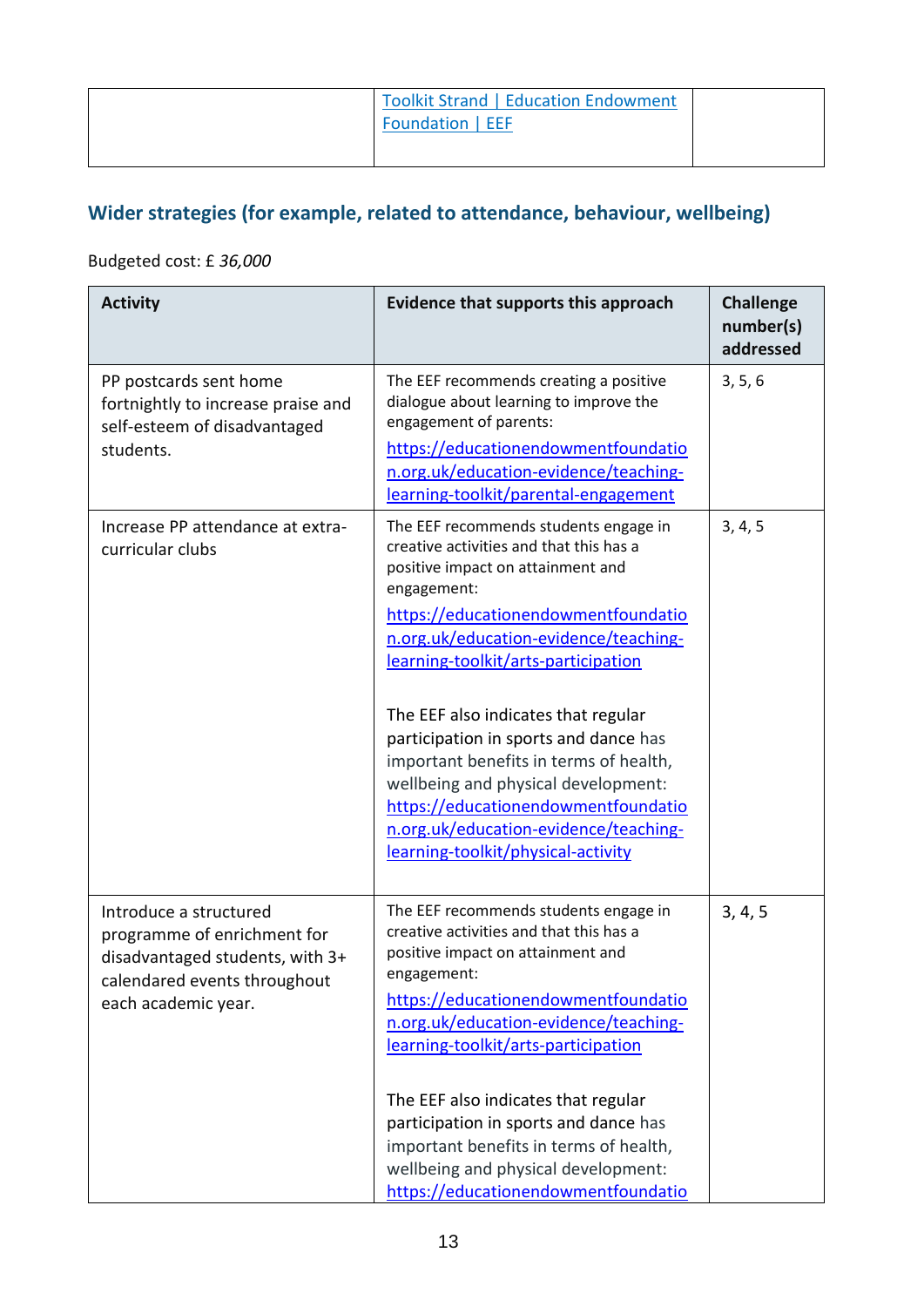|                                                                                                                                                                                                                                                                                                                                                    | n.org.uk/education-evidence/teaching-<br>learning-toolkit/physical-activity                                                                                                                                                                                                                                                                                                                                                                                                                                |      |
|----------------------------------------------------------------------------------------------------------------------------------------------------------------------------------------------------------------------------------------------------------------------------------------------------------------------------------------------------|------------------------------------------------------------------------------------------------------------------------------------------------------------------------------------------------------------------------------------------------------------------------------------------------------------------------------------------------------------------------------------------------------------------------------------------------------------------------------------------------------------|------|
| Social and emotional intervention<br>plans led by the Welfare Team<br>and ELSA.<br>To enable us to meet the social and<br>emotional needs of our students,<br>including those disadvantaged, we<br>have made the decision to use<br>some of the funding to recruit staff<br>in posts that are crucial to<br>students' well-being and<br>happiness. | The EEF outlines the importance of<br>Social and Emotional learning to<br>improve pupils' decision-making skills,<br>interaction with others and their self-<br>management of emotions, rather than<br>focusing directly on the academic or<br>cognitive elements of learning:<br>https://educationendowmentfoundatio<br>n.org.uk/education-evidence/teaching-<br>learning-toolkit/social-and-emotional-<br>learning                                                                                       | 3, 5 |
| Attendance Officer appointed and<br>established.                                                                                                                                                                                                                                                                                                   | The DoE recommends using clear and<br>consistently applied systems and<br>processes to improve, reward and<br>incentivise attendance and address<br>absences. Our attendance office monitor<br>and analyse attendance data regularly to<br>ensure that intervention is delivered<br>quickly to address absence, as<br>recommended by the DoE.<br>https://www.gov.uk/government/publica<br>tions/school-attendance/framework-for-<br>securing-full-attendance-actions-for-<br>schools-and-local-authorities | 5    |

### **Total budgeted cost: £** *126,000*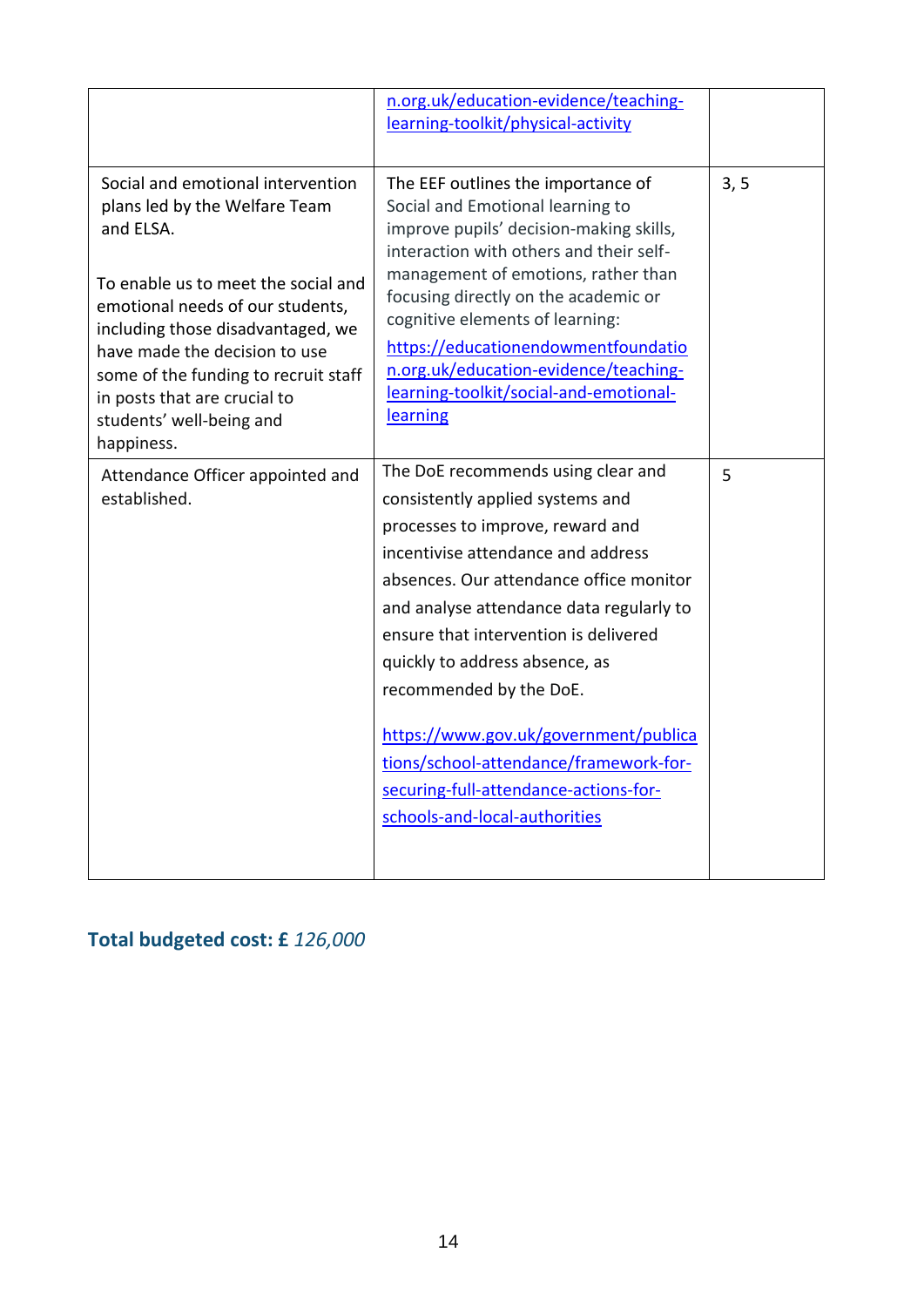## **Part B: Review of outcomes in the previous academic year**

#### **Pupil premium strategy outcomes**

This details the impact that our pupil premium activity had on pupils in the 2020 to 2021 academic year.

Please see separate impact report available on our website for 2020-2021.

#### **Externally provided programmes**

Please include the names of any non-DfE programmes that you purchased in the previous academic year. This will help the Department for Education identify which ones are popular in England

| Programme                 | <b>Provider</b>         |
|---------------------------|-------------------------|
| <b>Bedrock Vocabulary</b> | <b>Bedrock Learning</b> |
| <b>NGRT and NGST</b>      | <b>GL Assessments</b>   |
| Maths Watch               | Maths Watch             |